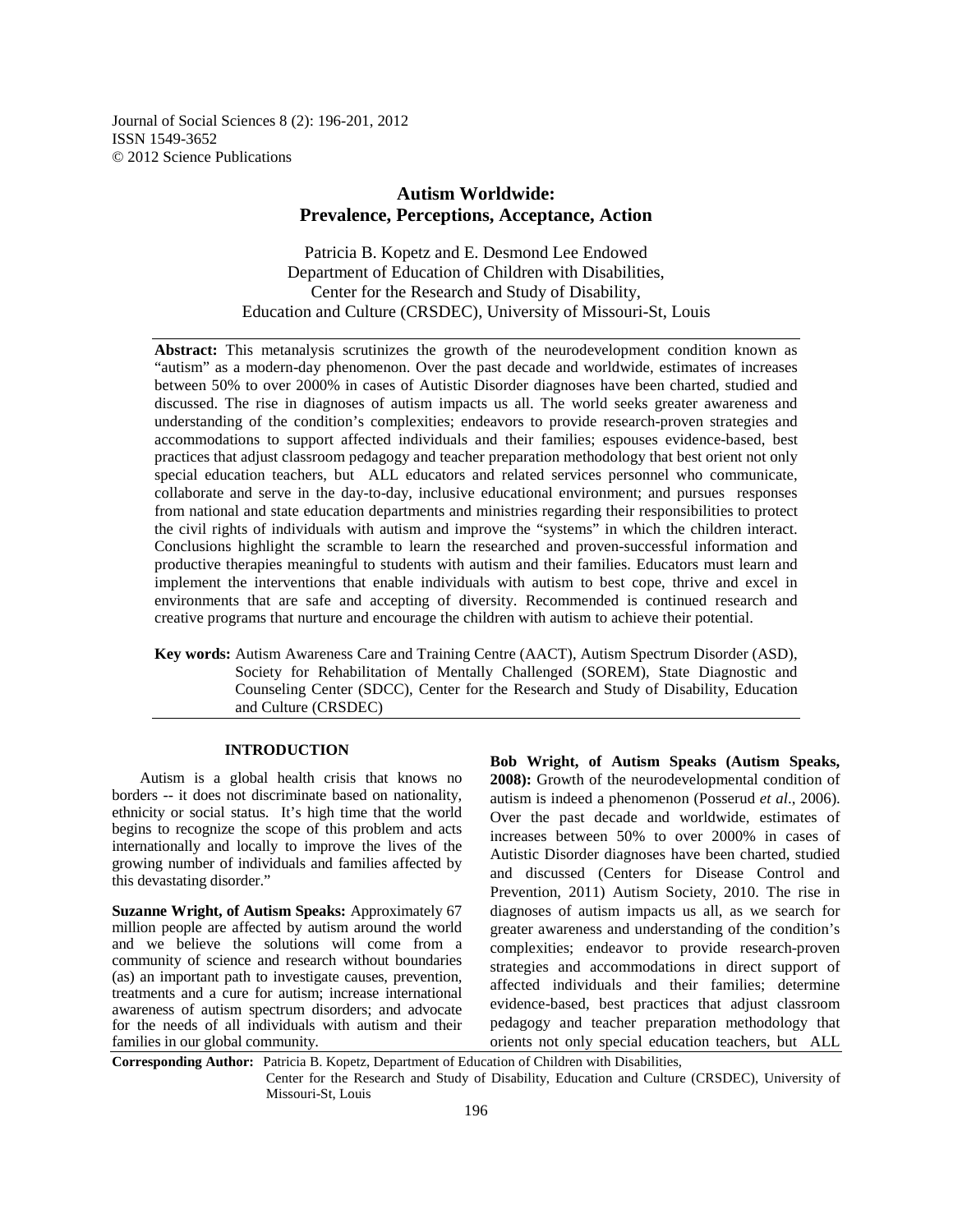educators and related services personnel who communicate, collaborate and serve in the day-to-day, inclusive educational environment; and pursue responses from national and state educational departments and ministries regarding their responsibilities to protect the civil rights of individuals with autism, improve the "systems" in which the children interact and prepare a more-aware and sensitive populous who strive to better understand and accept the characteristics commonly demonstrated by individuals with Autistic Disorder.

 In countries throughout the world, scientists and researchers scramble to draw educators, physicians, product manufacturers and related specialists of many global industries to the need for researched and provensuccessful curricula, therapies, specialized devices and related supports necessary to guide, encourage and meaningfully educate in schools students with autism.

**Prevalence rates of autism:** In the United States of America, the Centers for Disease Control and Prevention, or CDC, conducts year-round studies that relate to and indicate the incidence and prevalence of autism diagnoses, also providing systematic public health monitoring of a wide range of diagnosed disorders. Their research is held to the highest standards of validity and reliability. The CDC defines persons with Autism Spectrum Disorder (ASD) as those who demonstrate "impairments in social, communicative and behavior development that typically are present before age 3 years and that often are accompanied by abnormalities in cognitive functioning, learning, attention and sensory processing" (Centers for Disease Control and Prevention, 2011). Further descriptive, Marchant *et al*. (2006), identify autism as "an impairment of social relationships, rigidity and inflexibility of thought processes and specific language impairment," and all three are present to render the diagnosis of autism (p. 230). They cite five major characteristics of autism: social withdrawal; impairment of language and communication; ritualistic, compulsive and repetitive behavior; demands for sameness or resistance to change; and abnormal responses to sensory events, or "stimulus over-selectivity." Diagnosing autism is much more complex than the description of those particular characteristics suggests (Marchant *et al*., 2006). Individuals with autism demonstrate degrees of impairment that may differ widely (Cohen, 1997).

 Worldwide, population-based studies conducted before 1985 identified the prevalence of autism and related conditions among children under 18 years old to be approximately .5 per 1,000 children. The CDC's most recent studies suggest that children meeting the "Autistic Disorder" criteria range in numbers up to 12

per 1,000 children, worldwide. In the USA, rates of autism climbed "greater than tenfold" from rates identified during the 1980s, to a current estimate of 1 in 110 children (1%) diagnosed with autism. Beginning in the 1990s, reported increases in autism diagnoses elevated public concern regarding the rise in prevalence of such behaviorally-defined conditions in children (Autism Speaks, 2010b) Centers for Disease Control and Prevention, 2009. Puzzling and confirmed through research, are the facts that there are no genetic or biologic markers for early and consistent identification of autism and there is no cure for the disability Centers for Disease Control and Prevention, 2009 Autism Society, 2010. Current estimates of the lifetime costs to care for a child with autism ranges from \$3.5 million to \$5 million. To accommodate the complex needs of families with members affected by autism, the United States incurs estimated costs that total nearly \$90 billion annually Autism Society, 2010.

 Tracking the support given individuals with autism in the U.S.A. and its outlying areas, provides charted data that indicate a 2039% increase in autism from 1993-2008 (Fig. 1). Reports from 1993 identified that a total of 19,058 children (6-22 years of age) were supported for autistic disorders and in 2008, the number of children supported soared to 380,438.

 In the United Kingdom, autism spectrum disorders are recognized to occur in up to 1% of their population. That information alarming to most, the country views this knowledge as a major public health concern due, in part, to the early onset of autism, its lifelong persistence and the high levels of associated conditions. Researchers admit that little is known about the associated psychiatric disorders that may contribute to impairment (National Autistic Society, 2006; Simonoff *et al*., 2008).

 Autism is a condition affecting populations worldwide. Prevalence rates per country can be difficult to determine. Posserud *et al*. (2010), the Autism Society 2010, Autism Speaks 2008 and (Wong, 2007) calculated and identified respective country's approximate prevalence rates of autism diagnoses of children living in other countries throughout the world and combined as follows:

- Australia: 6.25 in 1000
- China: 1.1 in 1000
- Denmark: Nearly 9 in 1000
- India: 1 in 250
- Japan: Nearly 3 in 1000
- Mexico: 2 to 6 per 1000
- Canada: 1 in 154
- Sweden: 1 in 188
- Finland: 1 in 833
- Denmark: 1 in 833
- Iceland: 1 in 769
- Philippines: 500,000 children, total
- Thailand: 180,000 children, total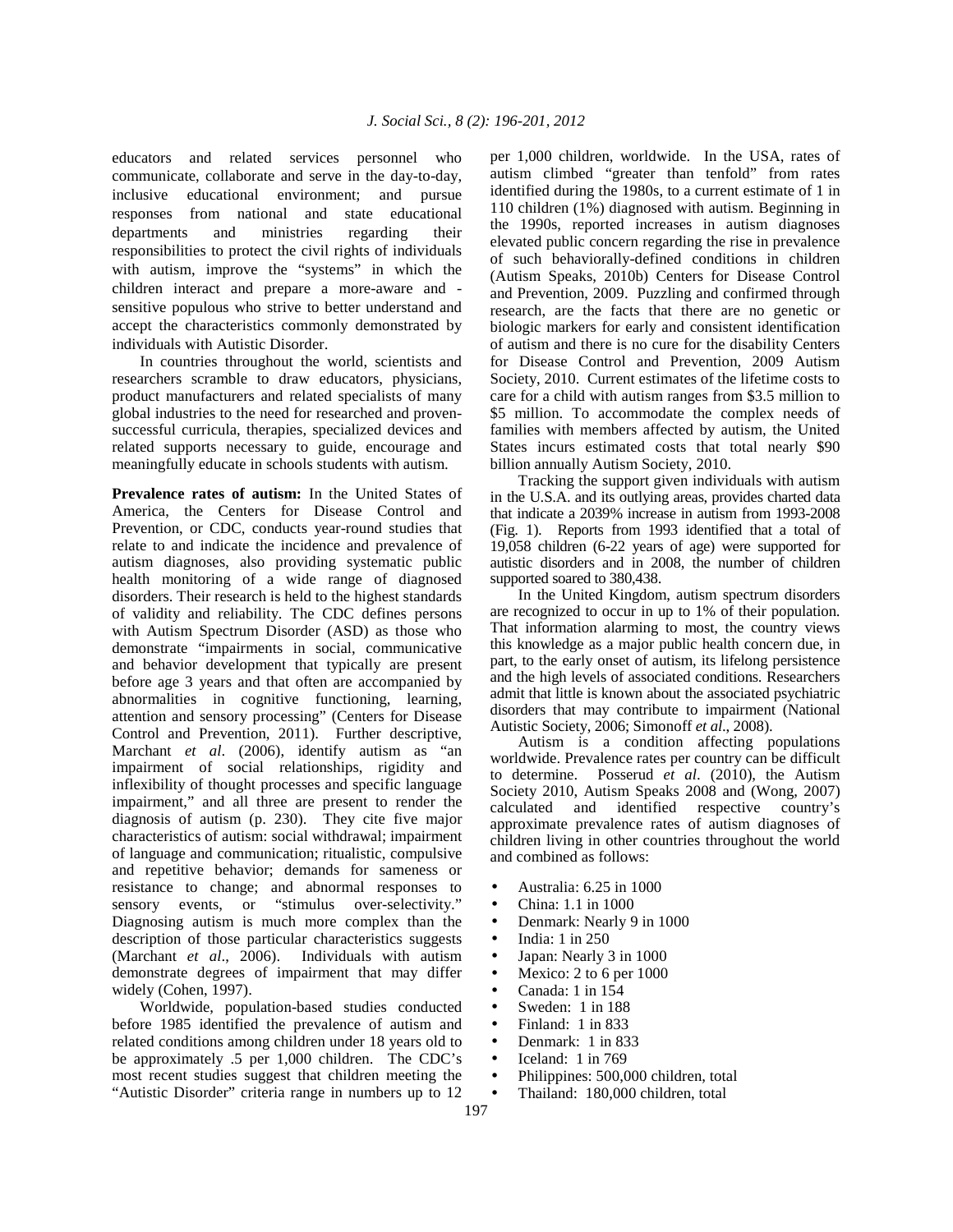

Fig. 1: The Growth of Autistic Disorder Diagnoses in the U.S.A.

 Achieving accurate prevalence rates of autism is challenging, as autism can occur along with other disabilities.

 Its definitions have been designed broader and more inclusive, such that diagnosing the disorder has changed over time. Diagnostic criteria for Autistic Disorder relies on behavioral observations of development that may preclude objectivity and there exist few, if any, population-based systems that tract the full range of autism over time National Institutes of Mental Health, 2011. Interestingly, autistic features in children are much more common than acknowledged by those in the medical community (Posserud *et al*., 2006). Speculations attempt to explain the reason for the staggering upsurge in diagnoses of autism among children, such as: differences of, or changes in, eligibility criteria; increased awareness; subjective judgments in the assessment process; non-response bias; changes in service availability; varied casefinding methods; and related issues of study design (Marchant *et al*., 2006; Posserud *et al*., 2010) Centers for Disease Control, 2009.

#### **Special projects for individuals with autism and their families:**

**India-Ghana-Iceland:** The Global Autism Project, for example, a nonprofit organization dedicated to providing resources, awareness and greater understanding of autism, is on a quest to provide services to individuals with autism in underserved communities throughout the world. Project programs challenge communities on respective continents to educate their citizenry through promoting acceptance and compassion, education and outreach and training for persons with autism. The Project touts a "community empowerment model" that supports systemic change, providing knowledge through workshops and hands-on training. Clinical services provided are supervised by Board Certified Behavior Analysts. Its unique

approaches are supported with the goal of achieving for individuals with autism total access to effective services Global Autism Project, 2011.

 Likewise, the Autism Awareness Care and Training Centre (AACT) of Accra, Ghana, helps parents of children with autism improve their understanding of the disability and provide them a safe, supportive place for help. A key goal of AACT's mission is for children with autism "to function more effectively in society." In their country, as is the case with many worldwide, lack of public information or knowledge about autism results in the families feeling ostracized from their communities and extended families. It is not uncommon for Ghanans to perceive mothers of children with autism as "witches," whose children possess evil spirits-resulting in families who experience shame, pain and trauma due to their children's characteristics of the disability. Through print, television and radio media outlets, AACT sponsors public awareness campaigns; provides lifeskills training; teaches language and communication skills, art classes and physical education; executes field trips and extra-curricular activities; and arranges respite care for the affected families.

 In Chandigar, India, the Society for Rehabilitation of Mentally Challenged (SOREM) provides programs that foster "societal interaction," and they regard physical fitness as critical for individuals with autism. Program leaders design "functional education" approaches suited to meet each individual's special needs. Services provided include physiotherapy and speech and occupational therapies; music and dance; indoor and outdoor sports activities; specialized fitness methods by way of yoga, pranayama and meditation; and focused, vocational endeavors, like weaving, block printing and candle-making Society for Rehabilitation of the Mentally Challenged, 2011.

 In Iceland, the Directorate of Health reports that at least 99% of children are served by fifty-five primary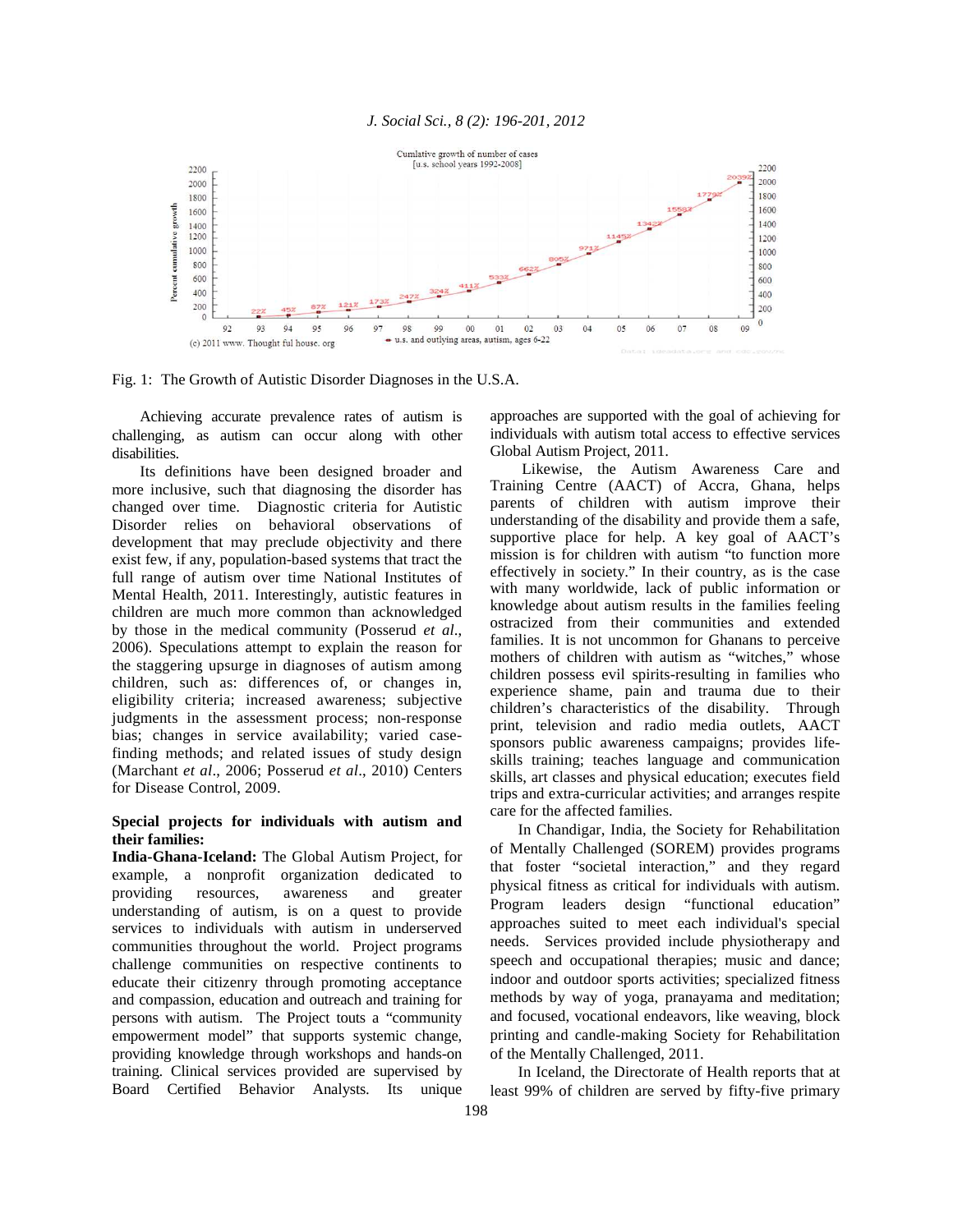health care centers and every child is examined by a physician at ages 6-12. Such a comprehensive system of health care is designed to determine medical and developmental disorders of children at their youngest ages. Children who demonstrate characteristics that may align with autism are referred for health and/or educational services provided by the State Diagnostic and Counseling Center (SDCC), which is supervised by developmental pediatricians and those of related health professions, such as: psychologists, physiotherapists, occupational therapists, social workers, special education teachers and speech and language pathologists. Any professional who suspects that a child has a serious developmental disorder, like autism, is required by law to refer the child to the SDCC. Although efficient and all-embracing, Iceland's health care system faces increased numbers of individuals with autism, such that the system cannot cope with the demand for treatment (Magnusson and Saemundsen, 2001).

**The need for pedagogy that welcomes students with autism:** There is worldwide concern regarding the "inclusiveness" of children with autism in schools and in classrooms that should comfortably accommodate children with wide-ranging disabilities that include autism. A critical concern of teachers responsible for students' learning in the inclusive classroom, is their lack of knowledge and understanding of, as well as professional preparation for, accommodating the characteristics and needs of students on the autism spectrum (Bellini *et al*., 2011). All teachers should be prepared to recognize and honor the legal and civil rights that protect all students and especially those with disabilities. A strong-quality, teacher preparation program must also address a host of significant factors, that not only include knowledge of the diverse experiences that children bring with them to school and the children's wide range of languages, cultures and exceptionalities (like autism), but teachers must also possess a learning repertoire of contemporary and bestpractice instructional strategies that indeed meet the individual learning styles of the children they serve. As they juggle varied subject matter simultaneously, effective teachers monitor each student's needs and responses, while seizing "teachable moments." They transition their students and responsibilities smoothly among various schoolday activities, while managing time, materials and equipment. Adding to daily rigor the planning of specific programs and strategies that assist students with autism to remain on task and to focus on important stimuli and cues, so that students gain the most from inclusive instruction-and therein lies the interesting, pedagogical challenge (Mehring and Dow, 2001).

 Making their case for promoting the "core curriculum" as the classroom-based, instructional content and goals provided students of all ability levels, Kurth and Mastergeorge (2010) found in their study that, when taught in the inclusive setting, adolescents with autism achieved significantly higher scores on competency exams (i.e., achievement tests) than peers with autism who were instructed in segregated, selfcontained classroom settings (p. 8). Placed in the inclusive classroom environment, students with autism proved to experience heightened levels of social interaction and opportunities for skill development in academic-based areas of study. They actively engaged communication skills among students of all ability levels. Their areas of academic strength were typically found in concrete, procedural tasks. Because too often, rather than challenged by core curriculum expectations, students with autism learn from curricula that focuses heavily on activities, functional skills and/or specific, individualized program goals that are known to lack cohesion or continuity, students with autism miss out on the scope-and-sequence of academic skill attainment and progress. Meaningful, academic benefit for students with autism can be achieved in general education, inclusive environments (Kurth and Mastergeorge, 2010). If only general educators were adequately prepared to address the students' needs (Teffs and Whitbread, 2009).

 Famed researchers Simpson and Myles (2008) confirmed in their work with children on the autism spectrum the advantages teachers gain when they learn and acquire skills and experiences to effectively collaborate with the many professionals and family members who team together to provide the child with autism the best educational programming possible. "Significant gains can and do occur when teachers of students with autism possess the necessary depth and breadth in the knowledge and skills needed to provide appropriate instruction" (p. 18).

 The ERIC (2011), a highly respected association of educators, administrators and other public officials in the U.S.A., has designed and distributed an outline that encourages improvements to current methods of standard, teacher preparation pedagogy demonstrated at colleges and universities throughout the country. Their guidelines, applicable to all teaching assignments, appear below.

Design principles for clinically based preparation:

- The focus: student learning
- Clinical preparation: integrated throughout every facet of teacher education
- Teacher preparation programs: continually assessed
- Preservice teachers are to be expert in content and how to teach it; they are innovators, collaborators and problem-solvers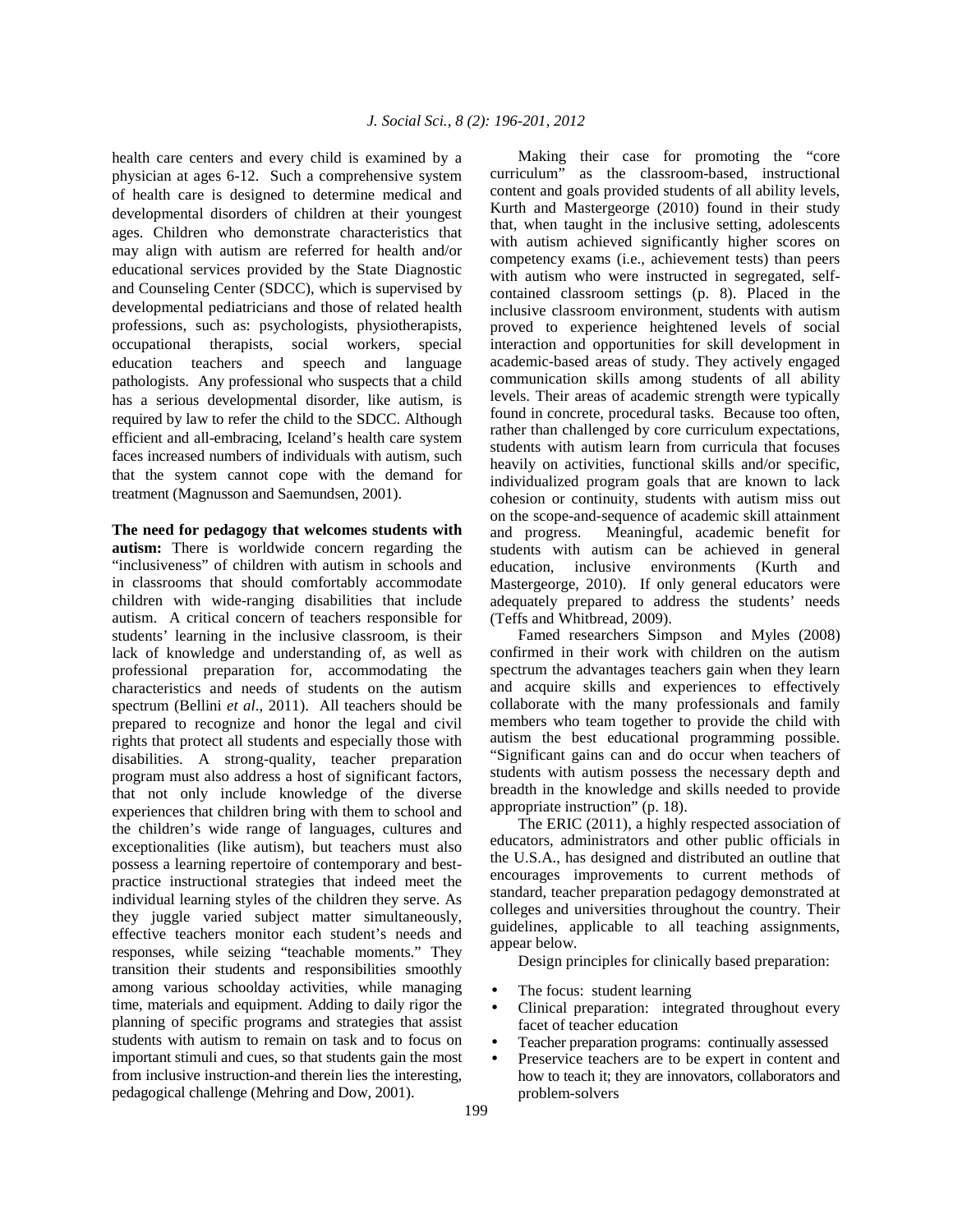

Fig. 2: http://geology.com/nasa/world-topographic-map/

- Interactive professional community: best learning environment for preservice teachers
- Higher education and classroom-based, clinical educators and coaches lead the next generation of teachers
- Throughout their preparation and induction. (They must themselves be effective practitioners, skilled in
- differentiating instruction, proficient in using assessment to monitor learning and provide feedback, persistent
- Searchers for data to guide and adjust practice and exhibitors of the clinical skills.)
- Embedded clinical preparation takes place at specified sites
- Technology applications foster high-impact preparation
- Gathering and using data supports continuous improvement in teacher preparation
- Strategic partnerships: imperative for powerful clinical preparation

 Incorporating the above values with research that purports teachers' flexible attitudes and dispositions as the mechanism that increases their instructional effectiveness, expert teachers of inclusive classrooms tailor their instructional style to meet demands of each student and each learning goal of topics presented in the academic venue. Positive student learning outcomes are achieved by teachers who truly feel and demonstrate that they can help students learn. Gaining confidence to provide adequate instruction in the inclusive classroom for students with autism entails not only keen awareness of the students' individual needs, but also encouraging their communication by using pragmatic language; providing literal interpretation and conversation; applying positive behavioral support strategies; and incorporating social skills instruction and practice. Such skills help students with autism make and keep friends, "read" and interpret social situations, better understand body language and

proximity and assemble accurate judgments of specific people-to-people interactions (Mehring and Dow, 2001). Over time and with continued professional development that incorporates the latest, researchbased, best practice techniques and information, teachers indeed learn pedagogy and collaborative methods that effectively provide for students with autism the skills to actively achieve and progress in the inclusive classroom setting.

## **CONCLUSION**

Countries throughout the world (Fig. 2) scramble to learn from specialists of varied global industries and practices the researched and proven-successful information and productive therapies meaningful to students with autism and their families. The prevalence worldwide of individuals with the autism diagnosis is astonishingly high. Researchers continue to probe and experiment to learn more about the condition's etiology, its impact on families and on national economies, methods to accommodate demonstrated behavioral concerns and approaches that can best inform the public and teachers who assist individuals affected by autism. Critically necessary for educators to learn, understand, practice and share with others, are interventions that enable individuals with autism to best cope, thrive and excel in environments that are safe and accepting of diversity. Continued international research and creative programs designed to nurture and encourage children to achieve their potential, can contribute to and benefit greatly individuals with autism and their appreciative families.

## **REFERENCES**

- Autism Speaks, 2008. Autism speaks launches unprecedented global autism public health initiative. Autism Speaks New York.
- Bellini, S., D. Henry and C. Pratt, 2011. From intuition to data: Using logic models to measure professional development outcomes for educators working with students on the autism spectrum. Teacher Educ.: J. Teacher Educ. Division Council Exceptional Children, 34: 37-51. DOI: 10.1177/0888406410384153
- Centers for Disease Control and Prevention, 2011. Facts about ASDs. Children assessed by the ASSQ (Autism Spectrum Screening Questionnaire). J. Child Psych. Psychiatry Allied Disciplines, 4: 167-75.
- Cohen, D.J., 1997. Handbook of Autism and Pervasive Developmental Disorders. 2nd Edn., John Wiley and Sons, New York, ISBN-10: 0471532428, pp: 1092.